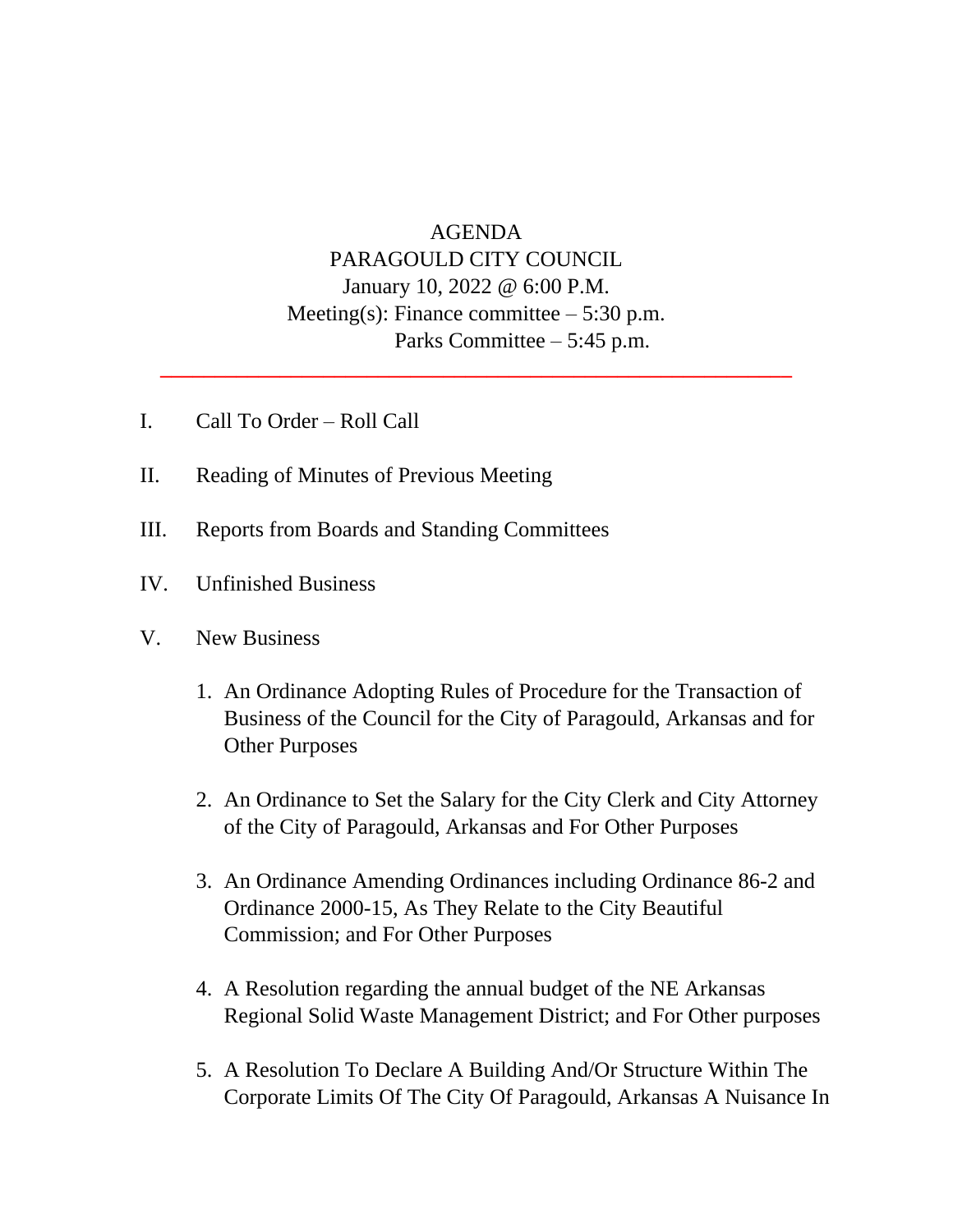Accordance With the City Code Of Ordinances, Chapter 10, Article Sec. 10-240 Through  $10-247$  – Property Located at 704 South  $6<sup>th</sup>$ Street

- 6. A Resolution To Declare A Building And/Or Structure Within The Corporate Limits Of The City Of Paragould, Arkansas A Nuisance In Accordance With the City Code Of Ordinances, Chapter 10, Article Sec. 10-240 Through 10-247 – Property Located at 1103 East Court Street
- 7. A Resolution To Declare A Building And/Or Structure Within The Corporate Limits Of The City Of Paragould, Arkansas A Nuisance In Accordance With the City Code Of Ordinances, Chapter 10, Article Sec. 10-240 Through 10-247 – Property Located at 206 West Baldwin
- 8. A Resolution To Declare A Building And/Or Structure Within The Corporate Limits Of The City Of Paragould, Arkansas A Nuisance In Accordance With the City Code Of Ordinances, Chapter 10, Article Sec. 10-240 Through 10-247 – Property Located at 401 South 5<sup>th</sup> Avenue
- 9. A Resolution Authorizing the Mayor and City Clerk of Paragould, Arkansas to Attach Liens to Certain Properties Located at the Addresses Specified in This Resolution For The Purpose Of Collecting Monies Which Are Owed The City Of Paragould For Enforcement of Chapter 18 Of The City's Code of Ordinances
- 10.Appointment to Boards and Commissions
	- a. Airport
	- b. A & P Commission
	- c. City Beautiful
	- d. Parks
	- e. Planning and Zoning

11.Deletion of fixed assets - 2021